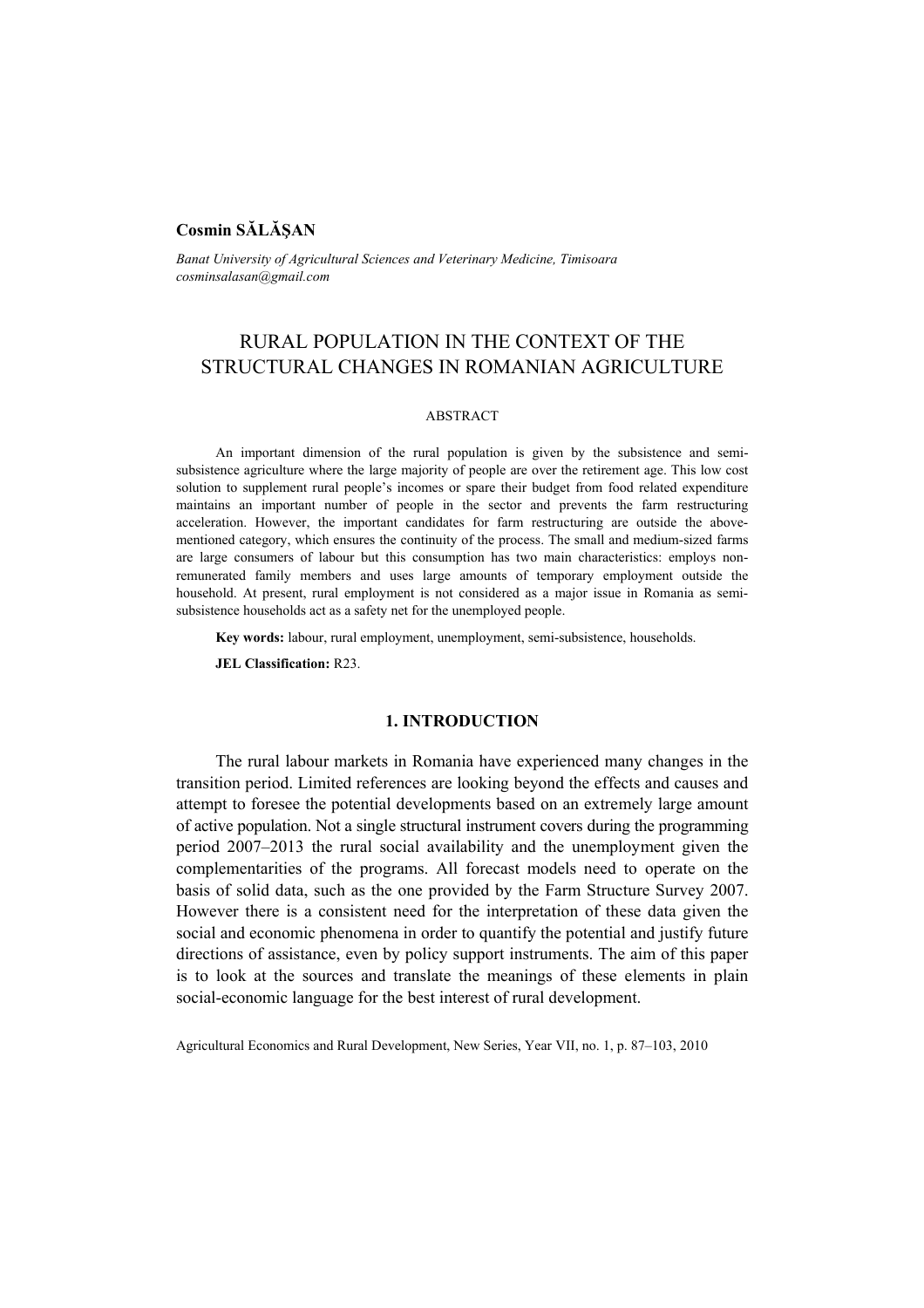## **2. TOPICAL REVIEW**

The approaches of the Romanian rural population are often used to picture a state of the art of the rural economy, where agriculture is highlighted as being dominant, or the available data is employed to support a certain type of approach linked to an intervention, such as in the case of the rural development programs. Without listing a series of papers and studies, the rural population is either treated as a whole in sociological studies or as a chapter in conceptual approaches to rural development. The statistical data and surveys depict a volume of people and the differences between them. The purpose of this paper is to capture the dynamic and cause-effect relationship, all the while maintaining the importance of the agriculture for reasons which are revealed later in this paper.

## **3. METHOD**

The core source of this paper is represented by the statistical data provided by the Farm Structure Survey 2007, conducted by the National Institute for Statistics, Bucharest, complemented by own calculations complemented by external data from official sources such as the Agency of Payments and Interventions in Agriculture and the observations from the research project SCARLED – Structural change in agriculture and rural livelihoods, under the Sixth Framework Program for Research, Technological Development and Demonstration Activities, for the Specific Targeted Research Project, SSPE-CT-2006-044201. The base method consists of desk research employing all available data, certain cross-referenced for consistency. The scale of the research for the current paper covers the entire Romania. Dynamic elements are underlined where available, with the aim of pinpointing the impact of the structural changes over the rural population and, more importantly, the impact of the rural population over the processes of structural changes in rural areas. The observations and the dynamic elements do not represent trends as the investigated period does not allow conclusions over the recent past nor does it provide sufficient elements to forecast the near future.

## **4. RESULTS**

### **4.1. Structural analysis and current trends**

We begin the analysis by having a detailed look at the farming sector for the impressive dominance the agriculture has in the rural economy. In absolute terms, out of the total number of farms, 324,802 farms, with or without legal status, disappeared in the period 2005–2007. As presented below (Table 1), in this twoyear period, the number of individual private farms decreased by 324,238 units,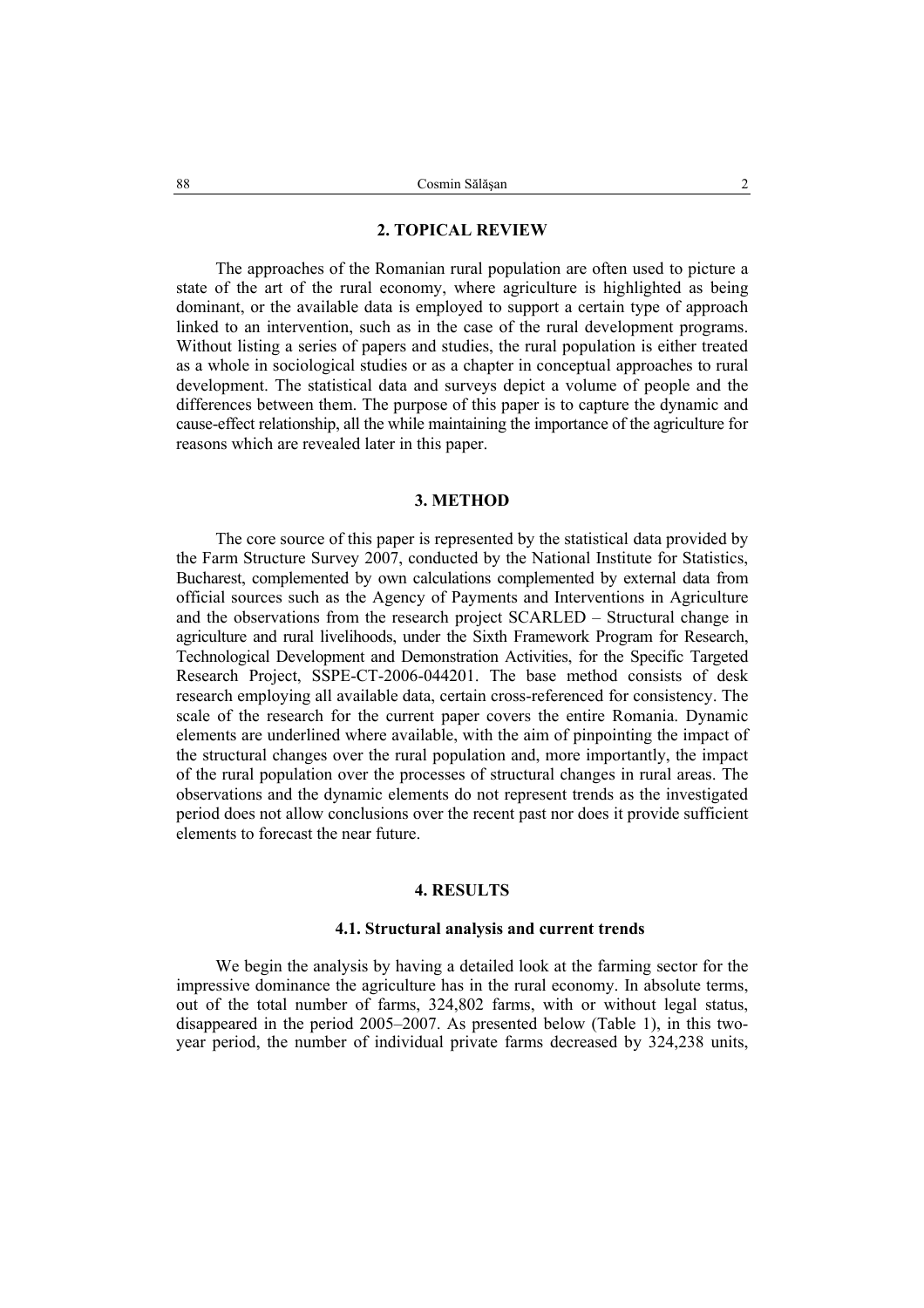more than 60% of them operating in crop production only, while more than half of the farms with legal status that got reorganized or disappeared were involved in mixed crop and animal production. We can assume that this evolution was merely market influenced, as no consistent policy measures were undertaken for farm consolidation during the investigated period. Another worth mentioning element in the production structure is the fact that while most of the individual private farms are involved in mixed crop and livestock production (83.1%), the farms with legal status focus on crop production (85.6%).

|                             | <b>Total</b> |         | Crop and<br>livestock<br>production |         | Crop production<br>only |        | Livestock<br>production only |       |
|-----------------------------|--------------|---------|-------------------------------------|---------|-------------------------|--------|------------------------------|-------|
| Farm type                   | 2005         | 2007    | 2005                                | 2007    | 2005                    | 2007   | 2005                         | 2007  |
| Individual<br>private farms | 4237889      | 3913651 | 3315797                             | 3252011 | 787607                  | 582396 | 134485                       | 79244 |
| Farms w.<br>legal status    | 18263        | 17699   | 2532                                | 2231    | 15311                   | 15152  | 420                          | 316   |
| Total                       | 4256152      | 3931350 | 3318329                             | 3254242 | 802918                  | 597548 | 134905                       | 79560 |

|--|

| Number of farms by production type and legal status, 2005–2007 |  |  |
|----------------------------------------------------------------|--|--|
|                                                                |  |  |

*Source*: Farm Structure Survey, National Institute of Statistics, Bucharest, 2007.

In terms of size and area we have a split between the individual private farms and the farms with legal status. The detailed situation is presented in Table 2 at the level of size classes. The number of agricultural operations with less than one hectare for the individual farms represents almost 44% of total, but less than 8% of the total area. Half of the private individual farms are sized between 1–10 ha, while only 2.19% have 10–50 ha. The large individual farms over 50 ha represent 0.15% of total! In the case of farms with legal status, almost 70% (68.86%) of the area is concentrated on farms between 1-10 ha. However, these farms represents less than one third (31.19%) from the total number for this type of farms. Less than 20% of total are between 10–100 ha, while over 40% have more than 100 ha. This last size class covers more than 95% of the total area.<sup>1</sup>

The small farms under 1 ha that theoretically do not qualify for direct payments total an impressive number of units, i.e. 1,684,078 private farms and 1,422 farms with legal status covering an area of 649,530.35 ha (DG Agri, 2002).

The data from the Agency of Payments and Interventions in Agriculture for the payments due for 2007 indicate  $1,263,510^2$  payments in total, which can be considered as eligible farms, meaning more than 1 ha as total area and having plots

 $\overline{1}$ <sup>1</sup> Own calculations based on data from the Farm Structure Survey, National Institute of Statistics, Bucharest, 2007.

 $<sup>2</sup>$  Own calculations based on the data presented by the Agency of Payments and Interventions</sup> in Agriculture.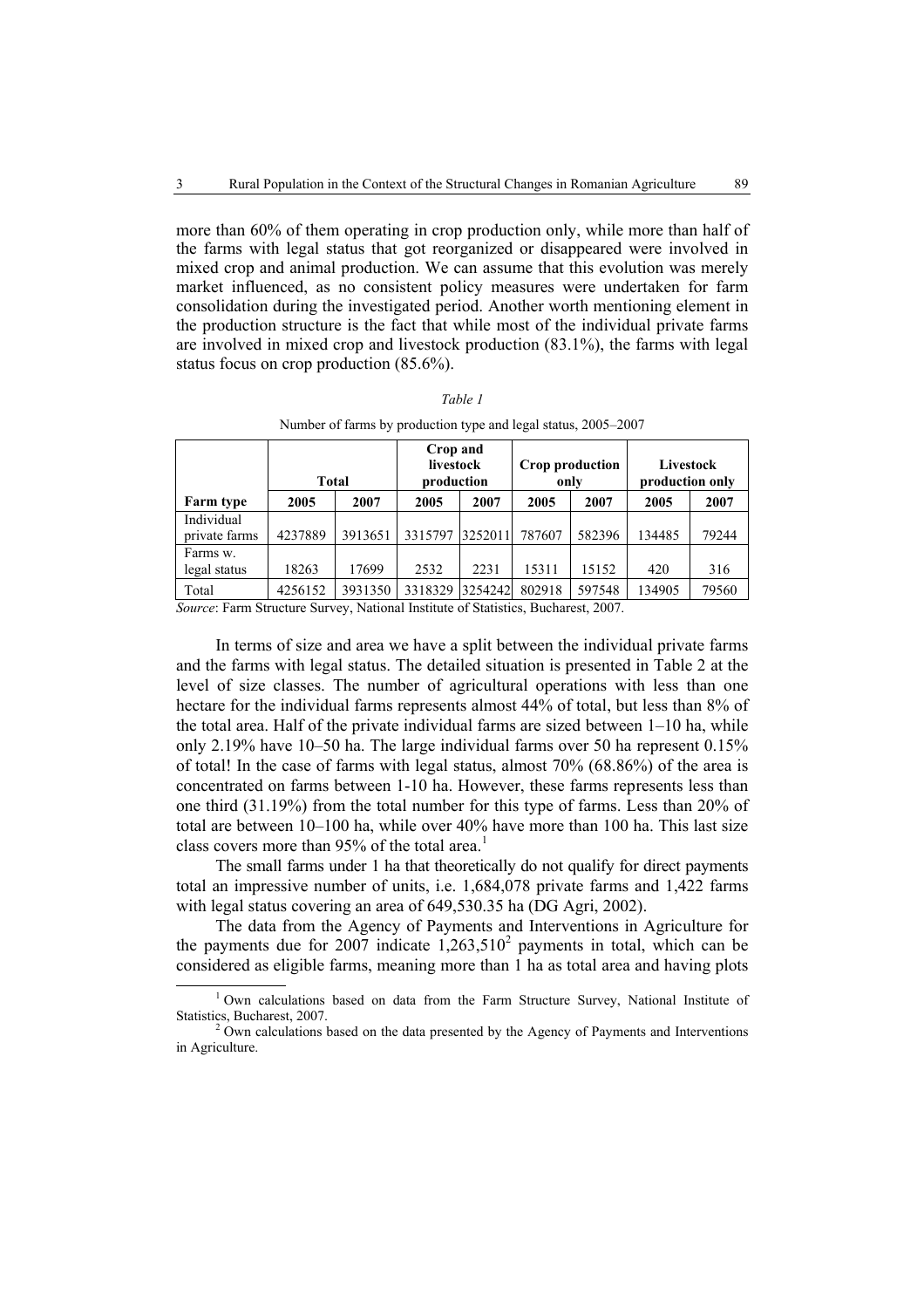| - 90 | Cosmin Sălăsan                                                                     |  |
|------|------------------------------------------------------------------------------------|--|
|      |                                                                                    |  |
|      | larger than 0.3 ha. From the data presented above the total number of farms having |  |
|      | more than 1 ha is $2.150.320$ We can assume that the remaining $886.810$ forms     |  |

more than 1 ha is 2,150,329. We can assume that the remaining 886,819 farms have not submitted the payment claims for 2007 on time or they had different irregularities in their claims. However, the statistical difference represents 70% of the total payments made for 2007, although the effective payment occurred in 2008!

| ۰,<br>I |  |
|---------|--|
|---------|--|

| Size (ha)   | <b>Number of farms</b><br>Area (hectares) |                |                   |                |  |
|-------------|-------------------------------------------|----------------|-------------------|----------------|--|
|             | <b>Individual</b>                         | Farms w. legal | <b>Individual</b> | Farms w. legal |  |
|             | private farms                             | status         | private farms     | status         |  |
| ${}_{0.1}$  | 273525                                    | 19             | 12888.31          | 0.68           |  |
| $0.1 - 0.3$ | 522028                                    | 510            | 90604.28          | 87.56          |  |
| $0.3 - 0.5$ | 279085                                    | 334            | 108163.18         | 123.28         |  |
| $0.5 - 1$   | 609440                                    | 559            | 437283.05         | 380.01         |  |
| $1 - 2$     | 799143                                    | 923            | 1156767.60        | 1207.35        |  |
| $2 - 5$     | 963453                                    | 2141           | 3014849.36        | 7050.04        |  |
| $5 - 10$    | 297638                                    | 2358           | 2002599.91        | 14938.65       |  |
| $10 - 20$   | 68897                                     | 1231           | 908632.21         | 15595.69       |  |
| $20 - 30$   | 9156                                      | 392            | 220628.37         | 9468.86        |  |
| $30 - 50$   | 5988                                      | 571            | 228861.26         | 22294.77       |  |
| $50 - 100$  | 3587                                      | 1204           | 243876.80         | 89176.79       |  |
| >100        | 2467                                      | 7141           | 541154.22         | 4626414.26     |  |
| Total       | 3834407                                   | 17383          | 8966308.55        | 4786737.94     |  |
| Percentages |                                           |                |                   |                |  |
| < 1         | 43.92                                     | 8.18           | 7.24              | 0.01           |  |
| $1 - 10$    | 53.73                                     | 31.19          | 68.86             | 0.48           |  |
| $10 - 50$   | 2.19                                      | 12.62          | 15.15             | 0.99           |  |
| $50 - 100$  | 0.09                                      | 6.93           | 2.72              | 1.86           |  |
| >100        | 0.06                                      | 41.08          | 6.04              | 96.65          |  |

Number of farms by size classes and area in hectares, 2007

*Source:* Farm Structure Survey, National Institute of Statistics, Bucharest, 2007 and own calculations.

We shall further notice in this structural analysis the social dimension of this distribution, the number of persons captured in these structures respectively. At the same time, the physical size might not be totally relevant as the production type and the level of production intensification can change the economic size of farms.

With regard to the ownership over the above-mentioned areas, it is important to point out that almost 92% of the total land area is into ownership and only 8.2% is under different forms of rent, out of which almost one third is given free of any charge for farming (DG Agri, 2002).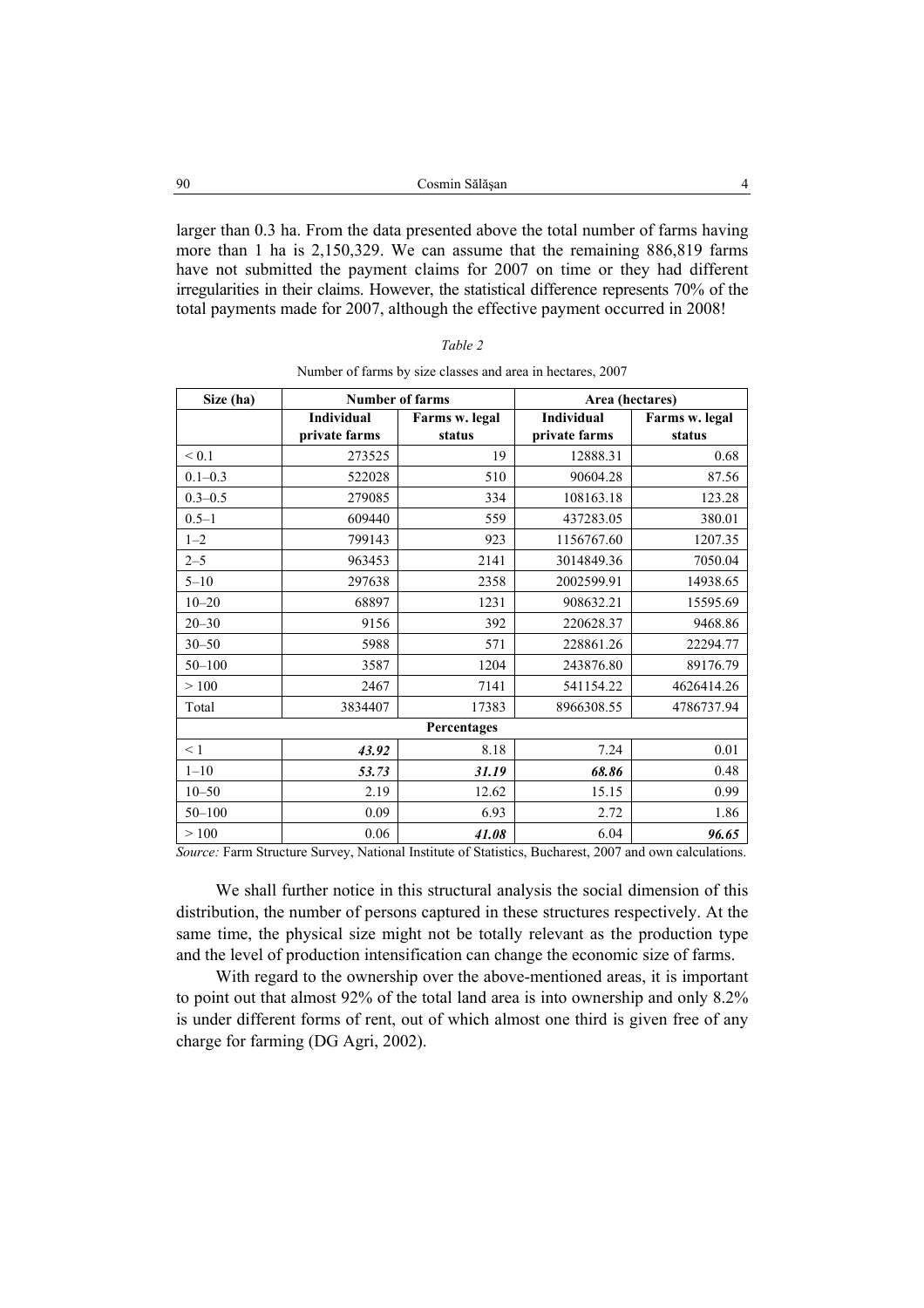Although the number of farms including non-cultivated areas, regardless of the type of farm or land property, continued to increase from 2005 to 2007 for most size classes, except for the extremes, the non-cultivated area as surface consistently decreased (Table 3).

|                 | Non-cultivated (farm number) |        | Non-cultivated (hectares) |           |
|-----------------|------------------------------|--------|---------------------------|-----------|
| Size (ha) /Year | 2005                         | 2007   | 2005                      | 2007      |
| ${}_{0.1}$      | 7275                         | 6067   | 12739.75                  | 5781.66   |
| $0.1 - 0.3$     | 8059                         | 12429  | 15377.09                  | 13421.1   |
| $0.3 - 0.5$     | 5504                         | 7808   | 7838.09                   | 7215.36   |
| $0.5 - 1$       | 15250                        | 17514  | 16596.86                  | 17352.53  |
| $1 - 2$         | 26939                        | 30845  | 36547.41                  | 29299.79  |
| $2 - 5$         | 49777                        | 50501  | 77111.67                  | 45213.96  |
| $5 - 10$        | 16962                        | 21229  | 29257.88                  | 22052.08  |
| $10 - 20$       | 3381                         | 4869   | 10501.78                  | 7464.75   |
| $20 - 30$       | 354                          | 403    | 2077.23                   | 1457.81   |
| $30 - 50$       | 208                          | 243    | 989.61                    | 949.12    |
| $50 - 100$      | 74                           | 101    | 1070.18                   | 844.32    |
| >100            | 303                          | 249    | 26161.59                  | 14353.89  |
| Total           | 134086                       | 152258 | 236269.14                 | 165406.37 |

| Table 3                                  |
|------------------------------------------|
| Changes in non-cultivated area 2005–2007 |

*Source:* Farm Structure Survey, National Institute of Statistics, Bucharest, 2007.

A total number of 853,637 farms have diversified their activities incorporating non-agricultural activities still related to the agriculture, such as agro-processing, services, crafts, agro-tourism or non-conventional energy production. The individual private farms represent the prevailing type of farms that diversified or converted their activity profile (Table 4).

|--|--|--|--|

| Non-agricultural activities on farms, by type of activity and legal structure in 2007 |  |  |  |
|---------------------------------------------------------------------------------------|--|--|--|

| Non-agricultural activities     | <b>Individual</b><br>private farms | <b>Associations</b> | Farms<br>w. legal status | <b>Total</b> |
|---------------------------------|------------------------------------|---------------------|--------------------------|--------------|
| Meat processing                 | 207399                             | 11                  | 97                       | 207539       |
| Milk processing                 | 267008                             | 15                  | 101                      | 267197       |
| Fruit and vegetables processing | 118139                             |                     | 31                       | 118218       |
| Grapes processing               | 166544                             |                     | 48                       | 166643       |
| Mixing fodder                   | 9198                               | 14                  | 72                       | 9322         |
| Mincing fodder                  | 8505                               | 16                  | 73                       | 8652         |
| Milling (for flour)             | 6103                               | 27                  | 82                       | 6227         |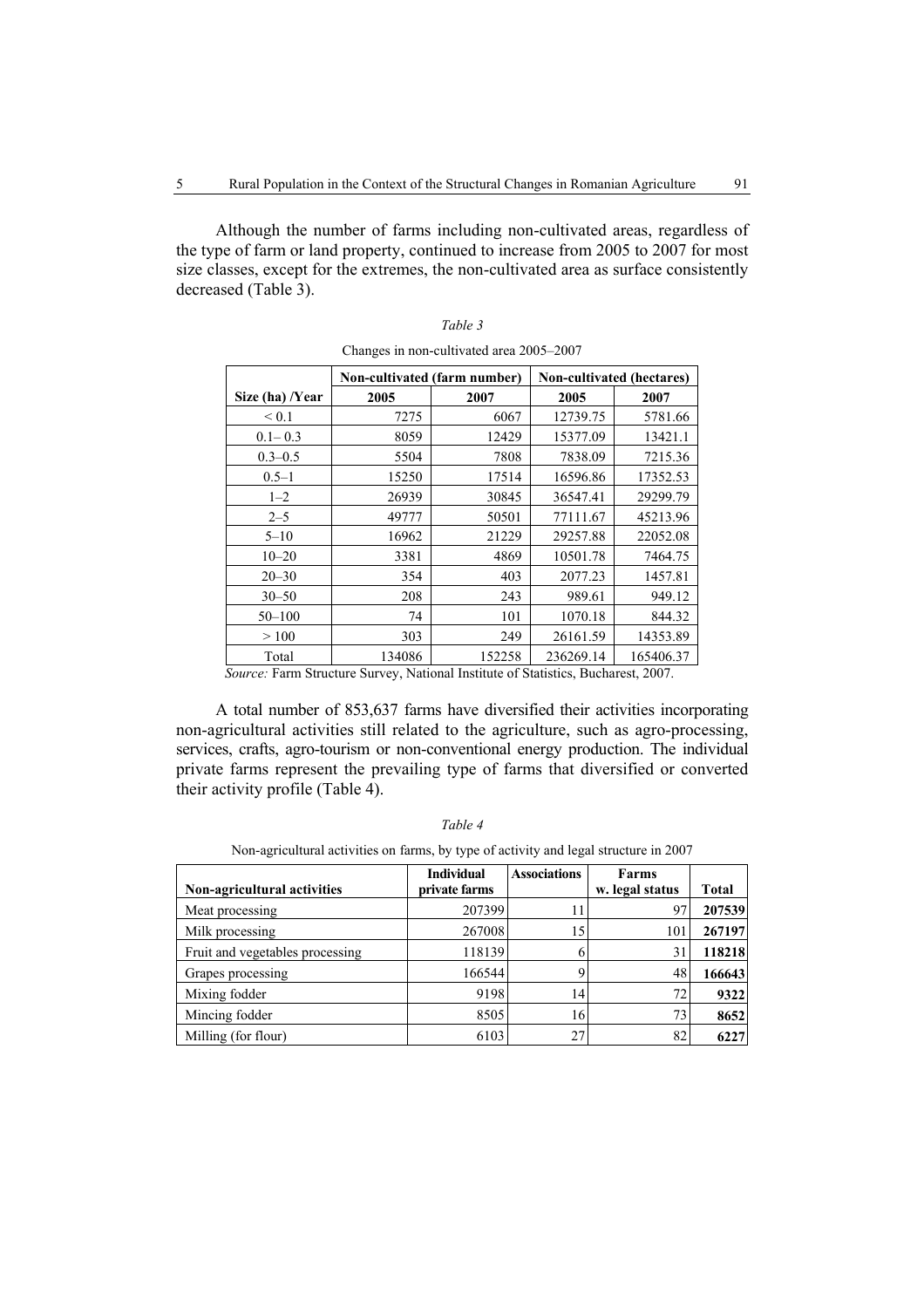|  | <i>Table 4</i> (continued) |
|--|----------------------------|
|--|----------------------------|

| 5563  |    | 19. | 5606  |
|-------|----|-----|-------|
| 3590  |    |     | 3622  |
| 1753  |    | 20  | 1795  |
| 32879 |    | 377 | 33438 |
| 348   |    |     | 355   |
| 3786  |    |     | 3814  |
| 751   |    |     | 766   |
| 20255 | 22 | 112 | 20443 |
|       |    |     | 86    |

*Source*: Farm Structure Survey, National Institute of Statistics, Bucharest, 2007.

The total number of days worked in 2007 outlines the distribution according to the structure of the farms by size classes with a similar pattern to the number and area of the farms. In this respect, the major consumption of working days for the individual private farms is concentrated between 1 and 10 hectares, while for the different farms with legal status the concentration begins at 50 ha and above. The detailed outline of labour days by status and size classes is presented in Table 5.

| Size (ha)   | <b>Individual</b><br>private farms | Farms w. legal<br>status |
|-------------|------------------------------------|--------------------------|
| ${}_{0.1}$  | 23631616                           | 1135059                  |
| $0.1 - 0.3$ | 33989439                           | 46000                    |
| $0.3 - 0.5$ | 21827835                           | 101963                   |
| $0.5 - 1$   | 60486268                           | 92731                    |
| $1 - 2$     | 108246830                          | 256974                   |
| $2 - 5$     | 177238138                          | 423845                   |
| $5 - 10$    | 69448754                           | 501365                   |
| $10 - 20$   | 19767626                           | 455215                   |
| $20 - 30$   | 3390869                            | 264164                   |
| $30 - 50$   | 2591877                            | 488235                   |
| $50 - 100$  | 1839266                            | 1091251                  |
| >100        | 1673885                            | 11305357                 |
| Total       | 524132403                          | 16162159                 |

| Table 5 |  |  |  |  |  |  |  |  |  |
|---------|--|--|--|--|--|--|--|--|--|
|         |  |  |  |  |  |  |  |  |  |

Number of days worked by legal status and size classes

*Source:* Farm Structure Survey, National Institute of Statistics, Bucharest, 2007.

The educational level of the farm head, of other family members and employees, follows the same pattern, with 95% of them having only practical experience (Table 6). The lack of basic agricultural education explains the current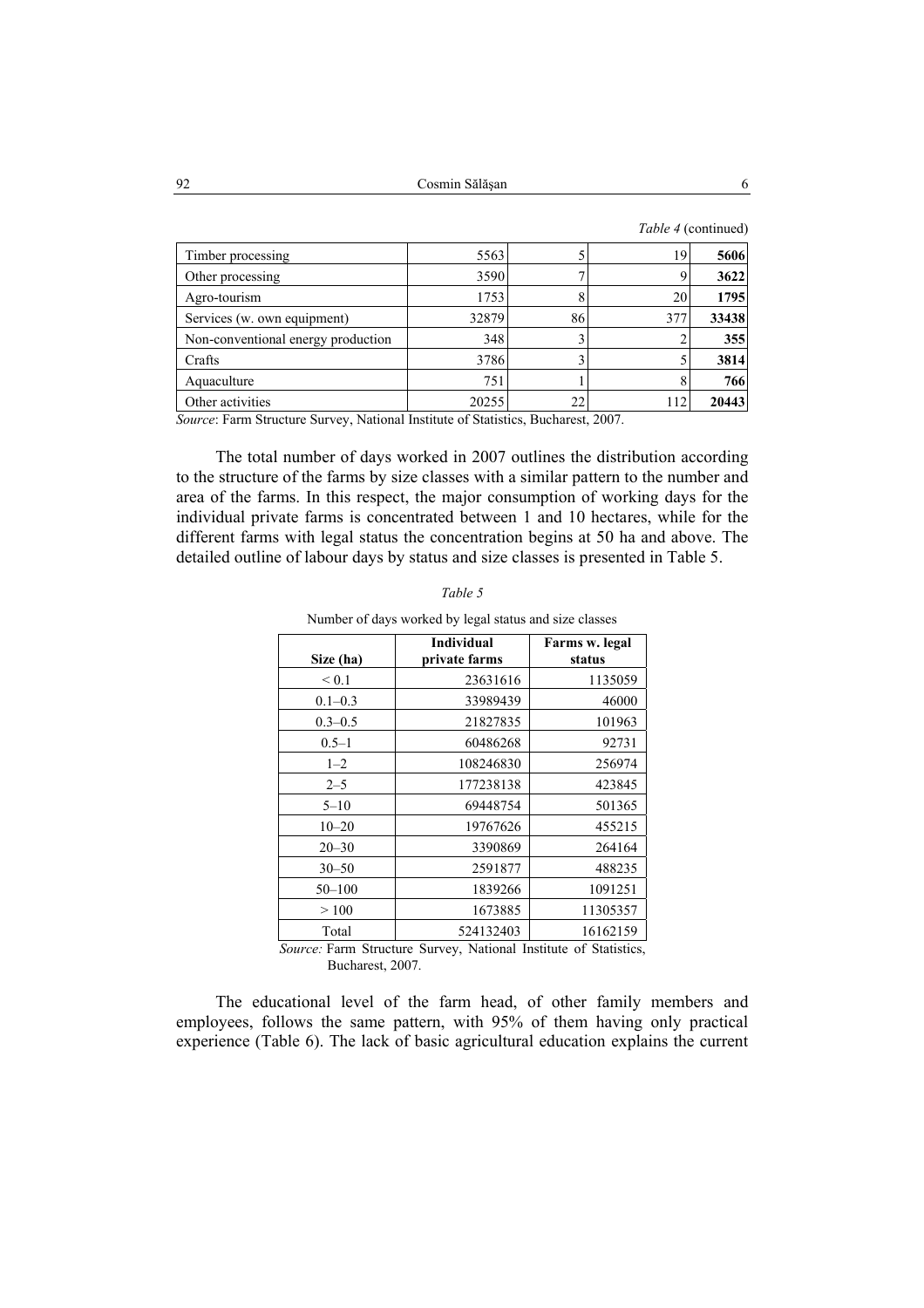performance levels of productions and the possible orientation towards mixed production rather than towards specialization.

## *Table 6*

|                       | Farm<br>head | Husband/<br>Wife | <b>Other family</b><br>members | <b>Employees</b> | Total   |
|-----------------------|--------------|------------------|--------------------------------|------------------|---------|
| Only practical        |              |                  |                                |                  |         |
| experience            | 3696966      | 13502            | 24895                          | 953              | 3738504 |
| Basic agricultural    |              |                  |                                |                  |         |
| education             | 136750       | 912              | 1833                           | 58               | 139606  |
| Complete agricultural |              |                  |                                |                  |         |
| education             | 34949        | 213              | 294                            | 82               | 35541   |
| Total                 | 3868665      | 14627            | 27022                          | 1093             | 3913651 |

Educational level of the farm head in 2007

*Source*: Farm Structural Survey, National Institute of Statistics, Bucharest, 2007.

If we have a closer look at the number of days worked by the farm head, on private individual farms, by age classes and number of days worked, we get the expected result: most farm heads are old or very old, as presented in Table 7. More precisely, two thirds (67.34%) of the farm heads are over 55 years of age, and even more, 44.77% of the total are over 65 years of age. This distribution could also explain the level of education detailed earlier in Table 5. The large majority (86%) is working more than 300 days/year on their farms.

#### *Table 7*

| Age       | Farm head |         |             |
|-----------|-----------|---------|-------------|
| $15 - 19$ | 1267      |         | No. of days |
| $20 - 24$ | 8042      | 3789    | < 10        |
| $25 - 29$ | 38492     | 12905   | $10 - 20$   |
| $30 - 34$ | 116565    | 16878   | $20 - 30$   |
| $35 - 39$ | 220130    | 24532   | $30 - 50$   |
| $40 - 44$ | 231608    | 84534   | $50 - 100$  |
| $45 - 49$ | 277159    | 219354  | $100 - 200$ |
| $50 - 54$ | 370192    | 117287  | $200 - 250$ |
| $55 - 59$ | 442952    | 60579   | $250 - 300$ |
| $60 - 64$ | 430156    | 3328807 | > 300       |
| > 65      | 1732102   |         |             |
| Total     | 3868665   | 3868665 | Total       |

Age and number of days worked per year by the private individual farm head

*Source*: Farm Structure Survey, National Institute of Statistics, Bucharest, 2007.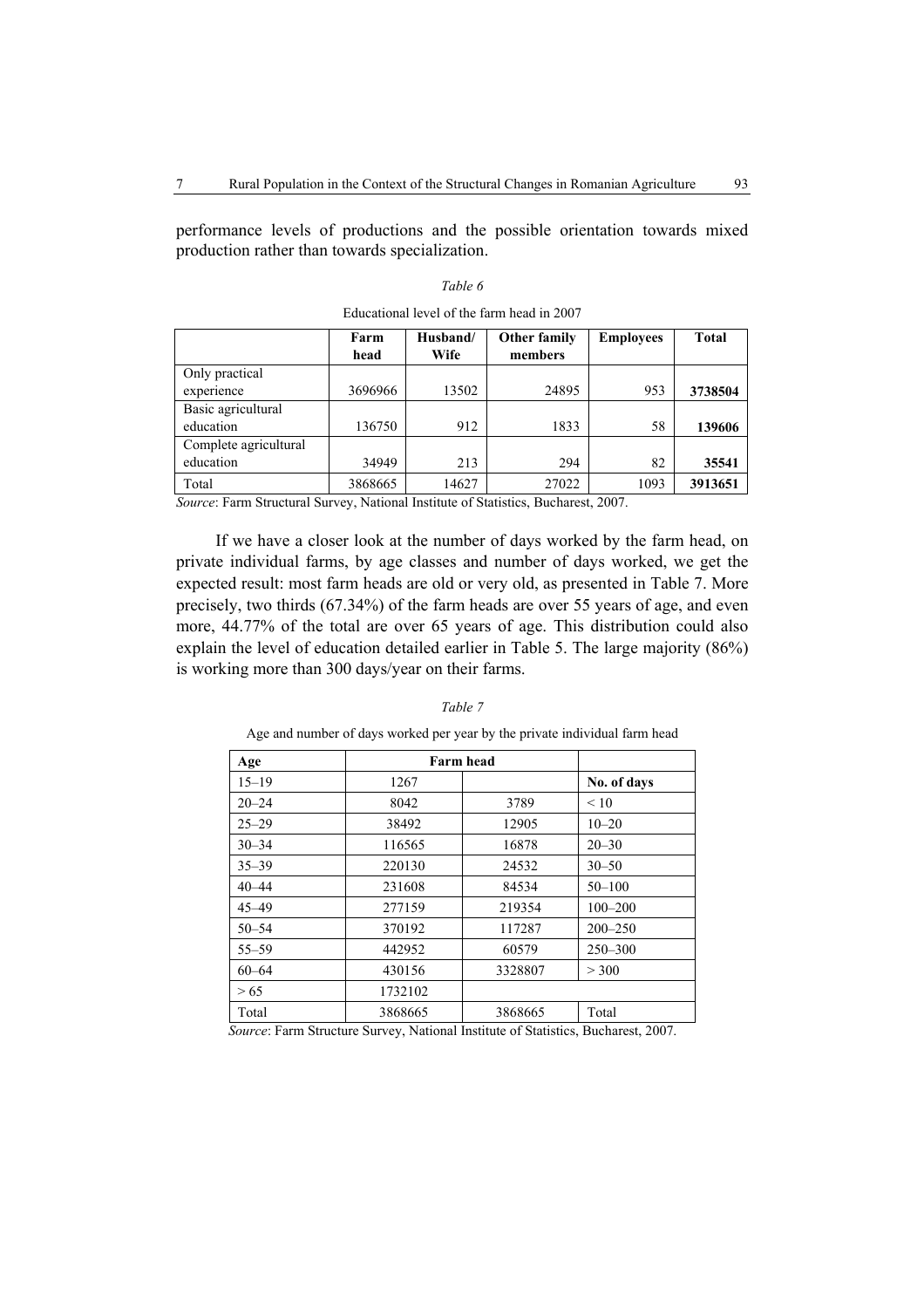| 94 | Cosmin Sălăsan                                                                 |  |
|----|--------------------------------------------------------------------------------|--|
|    |                                                                                |  |
|    | If we examine the individual farm labour in detail, we can notice that the age |  |

of the farm head and spouse is concentrated into the upper age classes again, but the distribution by age classes for the other family members is distributed to the lower classes (Table 8). This is explained by the family labor input, children and nephews from the family. The explanation is also consistent with the AWU distribution, pointing out that more than half of the farm heads input less than  $\frac{1}{4}$ AWU per year. The low figures for the other relatives and non-relatives illustrate the seasonal work input.

#### *Table 8*

#### Annual Working Units and age of the private individual farm heads and family/relatives input (persons)

|              |                  | Husband/ | <b>Other family</b> |                        |                      |
|--------------|------------------|----------|---------------------|------------------------|----------------------|
|              | <b>Farm head</b> | wife     | <b>Members</b>      | <b>Other relatives</b> | <b>Non-relatives</b> |
|              |                  |          | Age                 |                        |                      |
| $15 - 24$    | 9431             | 9623     | 184198              | 1384                   | 2701                 |
| $25 - 34$    | 157440           | 125129   | 268849              | 2253                   | 6738                 |
| $35 - 44$    | 455043           | 245348   | 250468              | 2571                   | 8147                 |
| $45 - 54$    | 651671           | 301416   | 162884              | 2485                   | 9280                 |
| $55 - 64$    | 878310           | 379951   | 77698               | 1787                   | 7357                 |
| > 65         | 1761756          | 378446   | 47476               | 1829                   | 4135                 |
|              |                  |          | <b>AWU</b>          |                        |                      |
| $0 - 25%$    | 2216494          | 609615   | 498796              | 6160                   | 17998                |
| $25 - 50%$   | 1033323          | 547371   | 330120              | 3936                   | 12362                |
| $50 - 75%$   | 389131           | 182857   | 95521               | 1174                   | 4109                 |
| $75 - 100\%$ | 231676           | 85281    | 58371               | 938                    | 3200                 |
| 100%         | 43027            | 14789    | 8765                | 101                    | 689                  |

*Source*: Farm Structure Survey, National Institute of Statistics, Bucharest, 2007.

#### *Table 10*

#### Number of farms with days worked by the farm head, husband/wife and non-relatives in 2005 and 2007

| Number of farms |         |                  |              |        |                      |      |  |  |
|-----------------|---------|------------------|--------------|--------|----------------------|------|--|--|
|                 |         | <b>Farm head</b> | Husband/Wife |        | <b>Non-relatives</b> |      |  |  |
| Size (ha) /Year | 2005    | 2007             | 2005         | 2007   | 2005                 | 2007 |  |  |
| < 0.1           | 549181  | 352769           | 259541       | 78957  | 5313                 | 1610 |  |  |
| $0.1 - 0.3$     | 474162  | 522028           | 203853       | 115505 | 6646                 | 3323 |  |  |
| $0.3 - 0.5$     | 283145  | 279085           | 125955       | 71534  | 4078                 | 1612 |  |  |
| $0.5 - 1$       | 677761  | 609440           | 322464       | 190006 | 9839                 | 4198 |  |  |
| $1 - 2$         | 868918  | 799143           | 450507       | 320964 | 12742                | 6194 |  |  |
| $2 - 5$         | 1011819 | 963453           | 558964       | 457095 | 13393                | 9792 |  |  |
| $5 - 10$        | 286987  | 297638           | 165606       | 154410 | 5254                 | 4131 |  |  |
| $10 - 20$       | 64514   | 68897            | 38497        | 37895  | 1348                 | 1411 |  |  |
| $20 - 30$       | 9747    | 9156             | 6480         | 5627   | 451                  | 338  |  |  |
| $30 - 50$       | 5521    | 5988             | 3618         | 4074   | 338                  | 232  |  |  |
| $50 - 100$      | 3919    | 3587             | 2259         | 2324   | 245                  | 192  |  |  |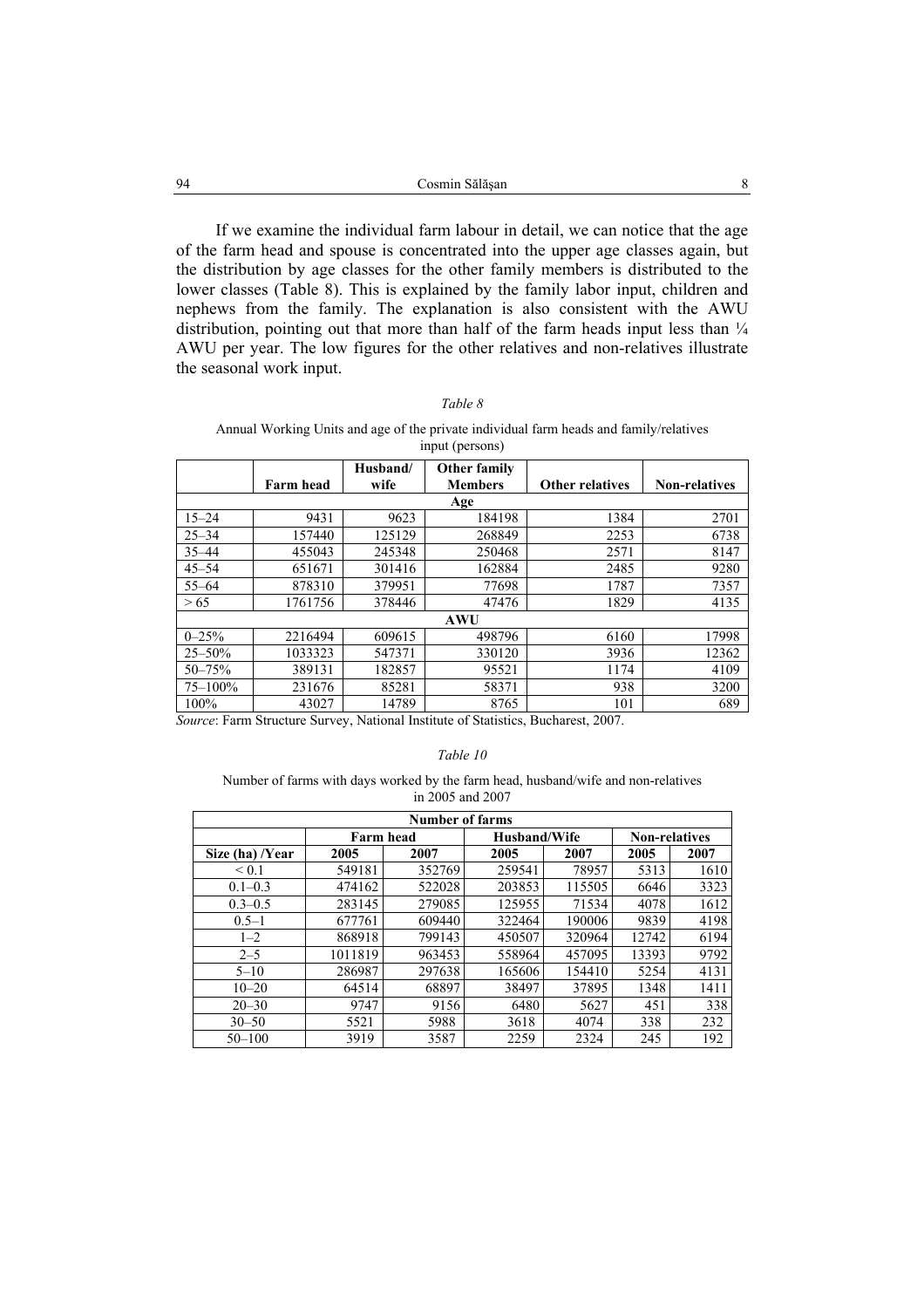| >100        | 2215    | 2467                                                                    | 1465    | 1507    | 287   | 201   |
|-------------|---------|-------------------------------------------------------------------------|---------|---------|-------|-------|
| Total       | 4237889 | 3913651                                                                 | 2139209 | 1439898 | 59934 | 33234 |
|             |         | <b>Persons</b>                                                          |         |         |       |       |
| ${}_{0.1}$  | 549181  | 352769                                                                  | 259543  | 78957   | 5811  | 1995  |
| $0.1 - 0.3$ | 474162  | 522028                                                                  | 203853  | 115505  | 7192  | 3326  |
| $0.3 - 0.5$ | 283145  | 279085                                                                  | 125955  | 71534   | 5056  | 1706  |
| $0.5 - 1$   | 677761  | 609440                                                                  | 322464  | 190015  | 11311 | 4624  |
| $1 - 2$     | 868918  | 799143                                                                  | 450507  | 320965  | 16032 | 6751  |
| $2 - 5$     | 1011819 | 963453                                                                  | 558964  | 457096  | 17767 | 11410 |
| $5 - 10$    | 286987  | 297638                                                                  | 165606  | 154413  | 8220  | 5404  |
| $10 - 20$   | 64514   | 68897                                                                   | 38497   | 37896   | 1954  | 1670  |
| $20 - 30$   | 9747    | 9156                                                                    | 6480    | 5627    | 644   | 451   |
| $30 - 50$   | 5521    | 5988                                                                    | 3618    | 4074    | 580   | 346   |
| $50 - 100$  | 3919    | 3587                                                                    | 2259    | 2324    | 406   | 331   |
| >100        | 2215    | 2467                                                                    | 1465    | 1507    | 598   | 344   |
| Total       | 4237889 | 3913651                                                                 | 2139211 | 1439913 | 75571 | 38358 |
|             |         | $\Gamma$ . $\Omega$ and $\Omega$ and $\Gamma$ and $\Gamma$ and $\Gamma$ |         |         |       |       |

*Table 10* (continued)

*Source:* Farm Structure Survey, National Institute of Statistics, Bucharest, 2007.

A very detailed evolution of the number of farms and persons on the individual private farms in 2005 and 2007 by size classes is presented in Table 9, with the total summarized in Table 10. It is a surprising positive fact that the farms with areas ranging from 30 to 50 ha and over 100 ha increased by almost 10% in two years, while the small farms, with less than 5 ha decreased in number. While the total number of farms was down by less than 8% in two years, the number of active persons in farming decreased by 25%, releasing more than two million people! The total number of days worked decreased by almost 15% in 2007 as a result of the previously mentioned changes. We can only assume that the agricultural activity was a secondary activity for that volume of people as no social pressure was manifested in the rural area in the investigated period. In fact, the over 220,000 farms with less than 1 ha that disappeared by 2007 took away more than one million people, the difference coming from the 1–10 ha category.

| able. |  |
|-------|--|
|-------|--|

| Total number of farms, persons and days worked by the farm head, |  |
|------------------------------------------------------------------|--|
| relatives and non-relatives in 2005 and 2007                     |  |

|                 | Farms   |        | <b>Persons</b> |         | Davs      |           |
|-----------------|---------|--------|----------------|---------|-----------|-----------|
| Size (ha) /Year | 2005    | 2007   | 2005           | 2007    | 2005      | 2007      |
| ${}_{0.1}$      | 549181  | 352769 | 958147         | 467811  | 36090048  | 23160908  |
| $0.1 - 0.3$     | 474162  | 522028 | 832773         | 687212  | 38209823  | 32607340  |
| $0.3 - 0.5$     | 283145  | 279085 | 518607         | 387249  | 24960181  | 20926028  |
| $0.5 - 1$       | 677761  | 609440 | 1276785        | 912851  | 72228812  | 57581681  |
| $1 - 2$         | 868918  | 799143 | 1765667        | 1341594 | 124122581 | 102385435 |
| $2 - 5$         | 1011819 | 963453 | 2224289        | 1799534 | 191732331 | 164652809 |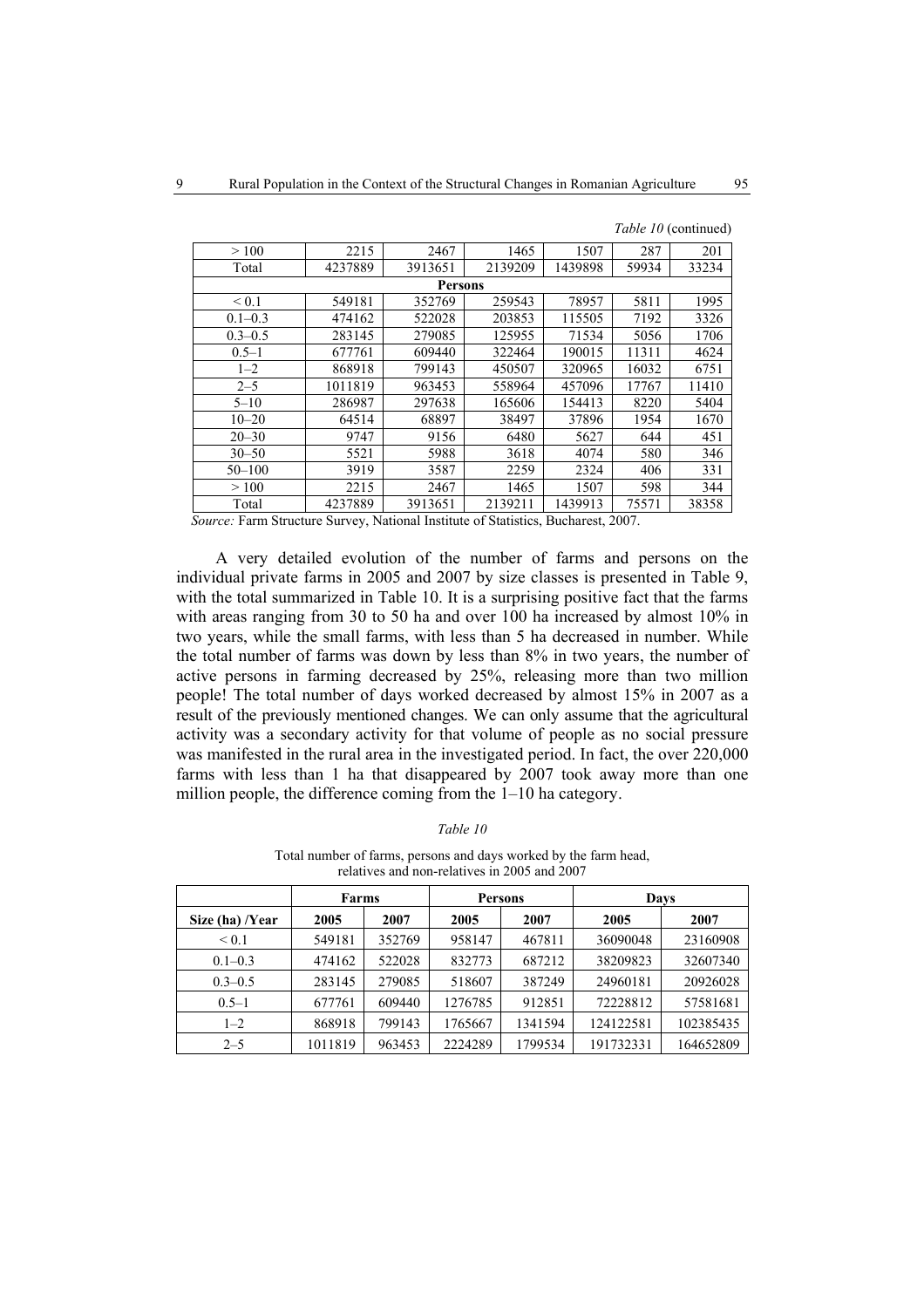Cosmin Sălăşan 10 96

|            |         |         |         |         |           | $1400 \times 11$ (community |
|------------|---------|---------|---------|---------|-----------|-----------------------------|
| $5 - 10$   | 286987  | 297638  | 657385  | 601362  | 66411259  | 63194495                    |
| $10 - 20$  | 64514   | 68897   | 150081  | 148901  | 16261099  | 17249125                    |
| $20 - 30$  | 9747    | 9156    | 23487   | 20771   | 2810397   | 2717405                     |
| $30 - 50$  | 5521    | 5988    | 13320   | 14398   | 1666682   | 1959196                     |
| $50 - 100$ | 3919    | 3587    | 8971    | 8215    | 1127525   | 1170848                     |
| >100       | 2215    | 2467    | 5876    | 5906    | 875735    | 907052                      |
| Total      | 4237889 | 3913651 | 8435388 | 6395804 | 576496473 | 488512322                   |

*Table 11* (continued)

*Source*: Farm Structure Survey, National Institute of Statistics, Bucharest, 2007.

Analyzing the agricultural employment presented in Table 11 and summarized in Table 12, we can notice the above-mentioned diminution trend. In the period 2005– 2007, 286,339 people were released from the farming activity, 97% of them being former temporary employees. The largest part of these came from the farms with less than 10 ha, and the effect was four times higher for the class 1-10 ha than for the class with less than 1 ha.

This is the summarized picture of the agricultural employment situation in 2007: a total number of 3,931,350 farms, 99.54% in individual private farms and 0.45% in farms with legal status, represented a work place for 6,467,571 people, 98.92% on individual private farms and 1.07% on farms with legal status. Out of these figures, a total of 4,716,969 had the status of employees, 4,645,202 temporary employees (98.47%), 52,975 permanent employees  $(1.12\%)$  and 18,792 farm heads (0.39%). This situation allows the consideration of 71,767 work places as permanent employment, representing only 1.5% of the total employment in the agricultural sector (DG Agri, 2002).

| Farms                 |       |       |      |                            |                            |         |
|-----------------------|-------|-------|------|----------------------------|----------------------------|---------|
| Farm head             |       |       |      | <b>Permanent employees</b> | <b>Temporary employees</b> |         |
| Size $(ha)$ /<br>Year | 2005  | 2007  | 2005 | 2007                       | 2005                       | 2007    |
| ${}_{0.1}$            | 704   | 348   | 255  | 213                        | 25636                      | 19088   |
| $0.1 - 0.3$           | 701   | 731   | 60   | 52                         | 74873                      | 81496   |
| $0.3 - 0.5$           | 417   | 349   | 47   | 59                         | 62712                      | 61682   |
| $0.5 - 1$             | 690   | 629   | 90   | 81                         | 173462                     | 160481  |
| $1 - 2$               | 965   | 993   | 130  | 225                        | 275851                     | 263681  |
| $2 - 5$               | 2335  | 2564  | 340  | 357                        | 383465                     | 362176  |
| $5 - 10$              | 2625  | 2529  | 371  | 435                        | 122406                     | 124066  |
| $10 - 20$             | 1404  | 1269  | 323  | 333                        | 27887                      | 30660   |
| $20 - 30$             | 383   | 409   | 157  | 184                        | 4974                       | 4650    |
| $30 - 50$             | 489   | 573   | 265  | 291                        | 3128                       | 3728    |
| $50 - 100$            | 1024  | 1219  | 535  | 690                        | 2998                       | 2750    |
| >100                  | 6685  | 7179  | 3483 | 4010                       | 4896                       | 5234    |
| Total                 | 18422 | 18792 | 6056 | 6930                       | 1162288                    | 1119692 |

# *Table 11*  Number of farms with employees in 2005 and 2007 by size classes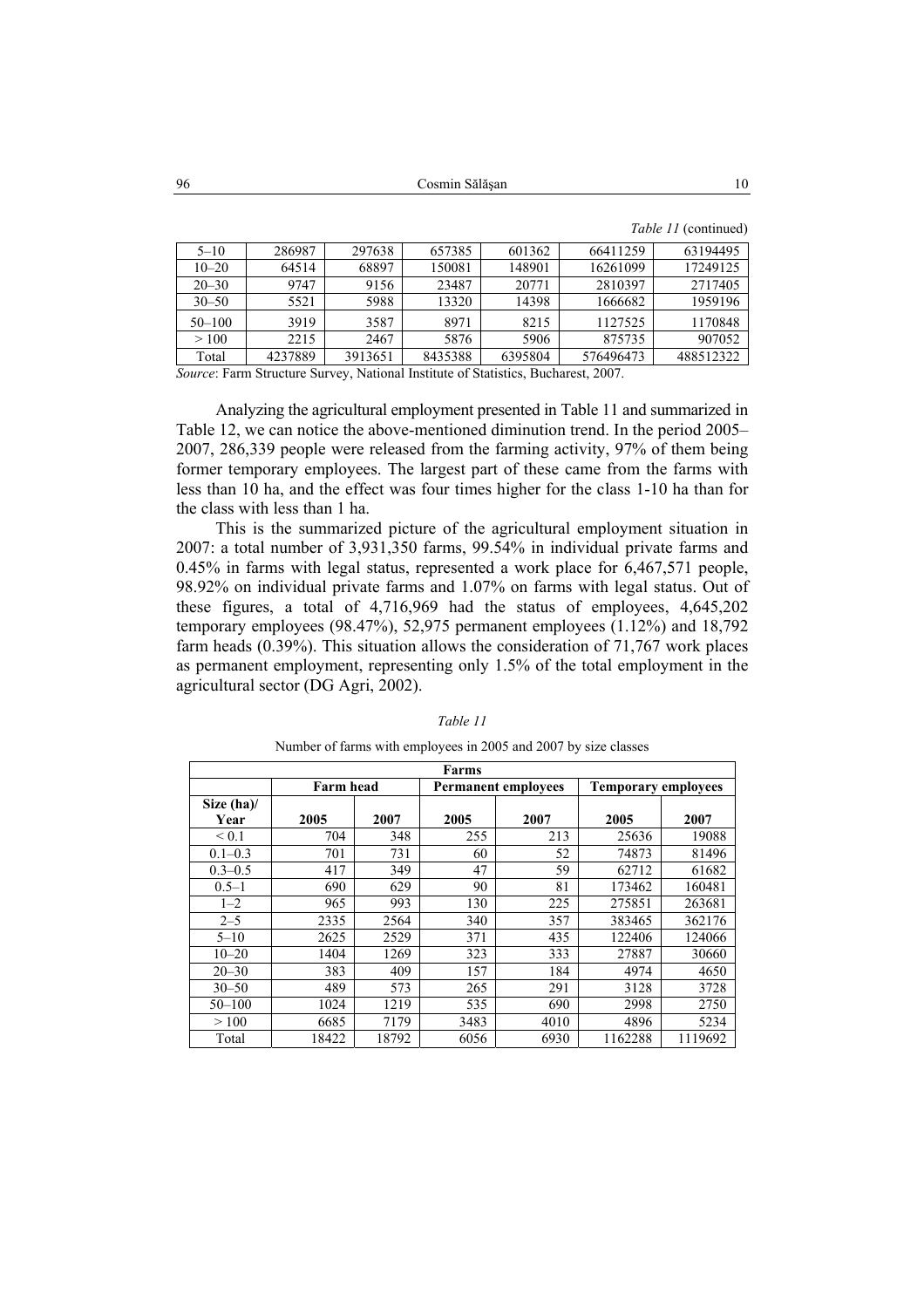| <b>Persons</b> |       |       |       |       |         |         |  |
|----------------|-------|-------|-------|-------|---------|---------|--|
| ${}_{0.1}$     | 704   | 348   | 6801  | 4764  | 42065   | 33031   |  |
| $0.1 - 0.3$    | 701   | 731   | 1103  | 124   | 162450  | 173617  |  |
| $0.3 - 0.5$    | 417   | 349   | 79    | 422   | 152705  | 155720  |  |
| $0.5 - 1$      | 690   | 629   | 303   | 239   | 521012  | 465032  |  |
| $1 - 2$        | 965   | 993   | 407   | 1071  | 1052639 | 953880  |  |
| $2 - 5$        | 2335  | 2564  | 1499  | 1221  | 1840379 | 1758732 |  |
| $5 - 10$       | 2625  | 2529  | 1248  | 1467  | 708269  | 662993  |  |
| $10 - 20$      | 1404  | 1269  | 1924  | 1434  | 195953  | 200478  |  |
| $20 - 30$      | 383   | 409   | 1018  | 837   | 44148   | 40910   |  |
| $30 - 50$      | 489   | 573   | 1393  | 1445  | 31608   | 32953   |  |
| $50 - 100$     | 1024  | 1219  | 3119  | 3353  | 43811   | 33254   |  |
| >100           | 6685  | 7179  | 42012 | 36598 | 128941  | 134602  |  |
| Total          | 18422 | 18792 | 60906 | 52975 | 4923980 | 4645202 |  |

*Table 11* (continued)

*Source*: Farm Structure Survey, National Institute of Statistics, Bucharest, 2007.

#### *Table 12*

Total number of persons and days worked by farm employees in 2005 and 2007 by size classes

|                 | <b>Persons</b> |         | Days     |          |  |
|-----------------|----------------|---------|----------|----------|--|
| Size (ha) /Year | 2005           | 2007    | 2005     | 2007     |  |
| ${}_{0.1}$      | 49570          | 38143   | 2179655  | 1605767  |  |
| $0.1 - 0.3$     | 164254         | 174472  | 1271523  | 1428099  |  |
| $0.3 - 0.5$     | 153201         | 156491  | 999572   | 1003770  |  |
| $0.5 - 1$       | 522005         | 465900  | 3461449  | 2997318  |  |
| $1 - 2$         | 1054011        | 955944  | 7249934  | 6118369  |  |
| $2 - 5$         | 1844213        | 1762517 | 15419913 | 13009174 |  |
| $5 - 10$        | 712142         | 666989  | 7378245  | 6755624  |  |
| $10 - 20$       | 199281         | 203181  | 3184167  | 2973716  |  |
| $20 - 30$       | 45549          | 42156   | 992248   | 937628   |  |
| $30 - 50$       | 33490          | 34971   | 1259637  | 1120916  |  |
| $50 - 100$      | 47954          | 37826   | 1884019  | 1759669  |  |
| >100            | 177638         | 178379  | 14142796 | 12072190 |  |
| Total           | 5003308        | 4716969 | 59423158 | 51782240 |  |
|                 |                |         |          |          |  |

*Source*: Farm Structure Survey, National Institute of Statistics, Bucharest, 2007.

The national labour statistics for 2007 totals 9.994 million people as total active population, out of which 4.5 million in the rural area. The total occupied population amounts to 9.353 million people, out of which 4.281 million people in the rural area. The ILO unemployment statistics for the rural area accounts for 0.219 million compared to the urban area  $-$  0.422 million.<sup>3</sup> There is a relatively large difference between the statistical sources, as if we only consider the employed persons from above they exceed the total active rural population by more

 $\frac{3}{3}$ <sup>3</sup> Romania in Figures 2009, National Institute of Statistics, Bucharest, 2009.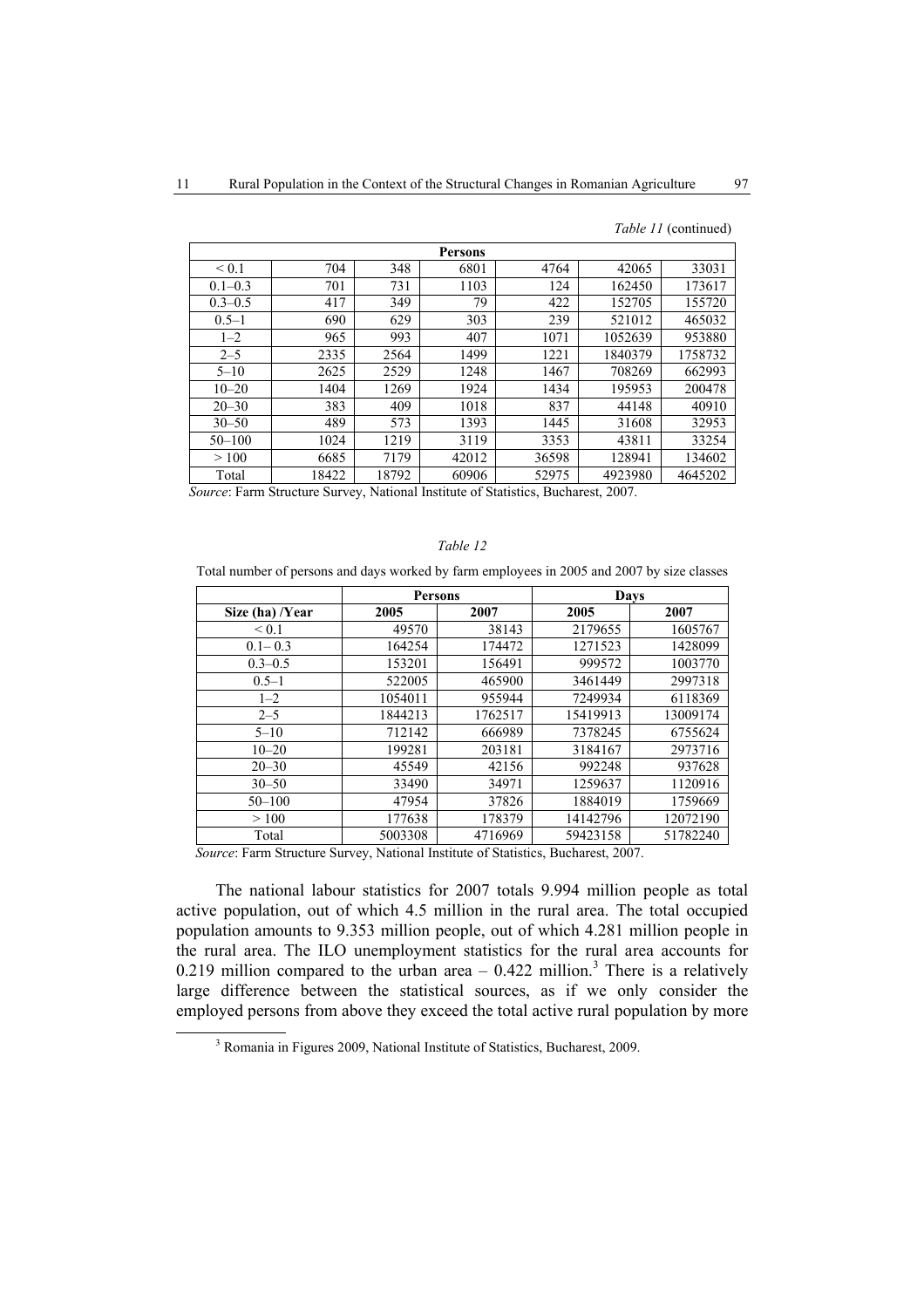than 0.2 million people. The large number of temporary employees that are not all recorded by the Labour Offices can explain this difference from a total rural population of 9.6 million people in 2007.

The social protection expenditure operated with a national average of 321 ROL/month in 2007 for the formerly employed persons and 180 ROL/month for the fresh graduates. The agricultural retired pensioners (0.932 million people) had an average of 159 ROL/month in 2007, compared to an average of 434 ROL/month for other professional categories. The net income as salaries for agriculture, hunting and forestry averaged 748 ROL/month, while in fishing and aquaculture the average was 586 ROL/month. Among the other professional categories, only services in hotels and restaurants are lower than the above two mentioned; compared to the public administration average, the agricultural wages are almost three times smaller (NIS, 2008).

#### **4.2. Farm restructuring opportunities**

The central opportunity for the structural changes in farming is currently represented by the National Rural Development Program 2007–2013 (NRDP). Opened in February 2008, NRDP offers grounds for the "natural" processes of restructuring by supporting the competitiveness of the farms by direct investments, setting-up aids for young farmers and other specific measures. The appropriateness of these measures for the current situation of Romanian agriculture should not be the subject of the present analysis. However, in order to avoid any misinterpretation of the progress made, we have to emphasize the fact that most of these measures are new, as type of support for the Romanian farmers and the entire institutional and procedural set-up requires time to be understood. The newest part of the public support for agriculture is represented by the disbursement of the certified expenditure that in combination with the limited access to the financial instruments (by failing to comply with the requested bank guarantees) prevents a certain part of interested farmers from developing by using the available policy support.

The PNDR Axis 1 has consistent support for the following types of actions: 265.8 MEUR for setting-up young farmers, 991.8 MEUR for direct investments for farm modernization, 476.1 MEUR for semi-subsistence farms, 476.1 MEUR for infrastructure for the development of agriculture and forestry, 1071.2 MEUR for adding value to the agricultural and forestry products, 71.4 MEUR for early retirement (starting in 2010), 198.4 MEUR for enhancing the economic value of forests and 138.8 MEUR as support for the establishment of producers' groups. Complementary, Axis 3 comes with 371.1 MEUR as support to the establishment and development of micro-enterprises, 544.2 MEUR for encouraging the tourism activities and 1546.1 MEUR for village renovation and development<sup>4</sup>. The above-mentioned amounts cover the entire programming period 2007–2013.

 $\overline{4}$  The National Rural Development Programme 2007–2013, Third Version, Ministry of Agriculture and Rural Development, Bucharest, March, 2009.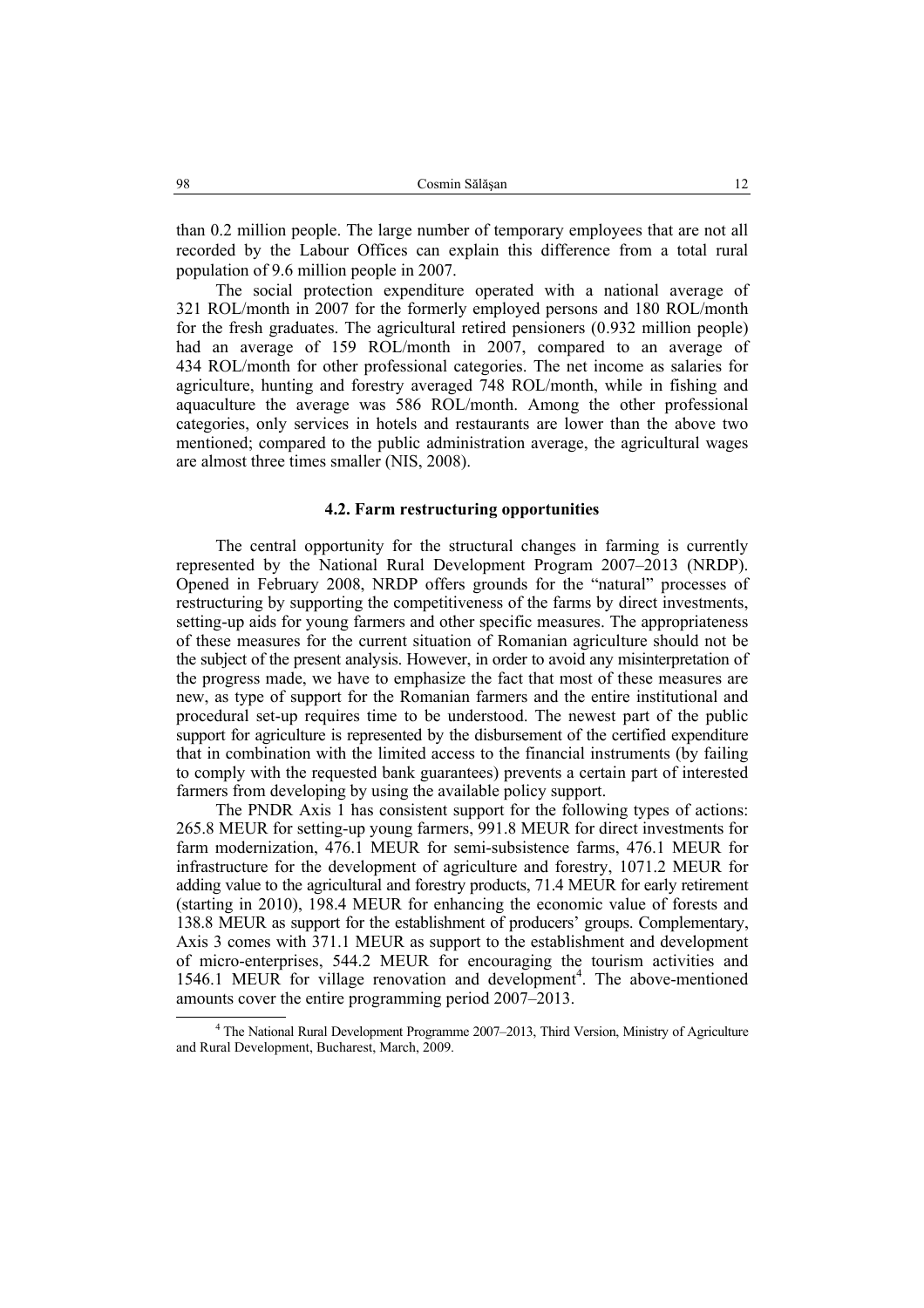Until early October 2009, a total number of 16,147 projects had been submitted for evaluation, out of which 9,414 were selected and 8,218 projects were contracted or they have a financing decision. The most attractive measures so far were Measure 322 – village renovation and development, addressing mainly infrastructure projects, and Measure 121 – farm modernization. The first mentioned measure (322) totalled 3,039 projects submitted for a total public expenditure of 7429 MEUR! Only 291 projects were selected and further contracted for 800.797 MEUR. The second mentioned measure (121) had 4.530 submitted projects for a public expenditure of 1525 MEUR and only 1260 projects contracted for 359.231 MEUR. In most cases the limitation for contracting is given by the annual projected budgets for each measure and not by the poor quality of the project applications. At the same time, this situation represents a serious reserve of projects for the further calls to come.<sup>5</sup>

One of the measures of high interest for the restructuration of the agricultural sector, namely support for setting-up young farmers (121) was recently opened and has had 506 contracts or financing decisions so far, for an amount of 10.177 MEUR. The early retirement measure is also of utmost interest, and it will be launched in 2010.

The projections we can make about the impact of these measures, which are currently in an early stage, can lead to the expected results by shifting from the concentration from the elderly people managing the farms at present outside the sector and counting on young newcomers. There are however certain elements to take into consideration, which can deform the natural process or replacement. One important element refers to the position of power that the farm head has in the family. Giving up this position in terms of title and property to the next in the family or outside the family practically fully marginalize the individuals in question. As their number is relatively important today, one should be able to evaluate the impact of this change in terms of progress and especially in terms of employment.

A second aspect is related to the recipient of the ownership transfer. If the farm is subject of ownership change inside the family, is it the first or the second generation to receive it? Both recipients have, in most situations, a main income source outside the farm. Will the ownership transfer and the policy support for young farmers motivate the younger generation to undertake the farming activity on a full-time basis? Or the ownership transfer will rather go to the next generation without any transfer support, no development of skills by specialized training or education and the only variable changing being the age of the farm head? As these processes have just begun in Romania, it is by far too early to design accurate projections.

The farms that are moving away from the semi-subsistence status as a result of the policy support will most probably grow inside the category 1–10 ha. In terms

 $rac{1}{5}$  $<sup>5</sup>$  Report on submitted projects by sessions 09.10.2009, Management Authority for the National</sup> Rural Development Programme, Ministry of Agriculture and Rural Development, Bucharest, 2009.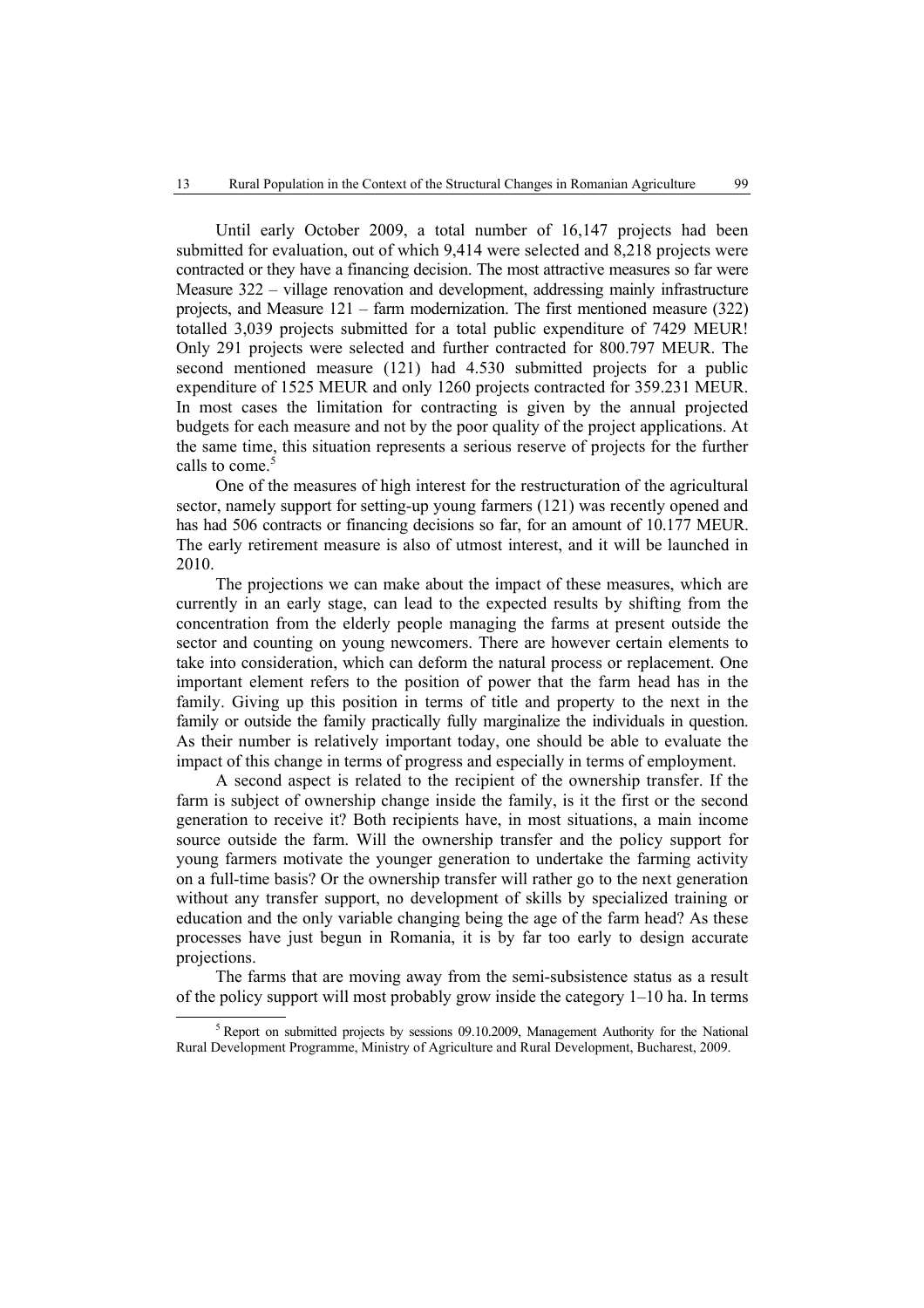of income, this segment will grow as the support measure indicates this development as compulsory. If this growth is based on absorbing other semisubsistence or subsistence holdings, the needs for compensating the former income and self-consumed productions will require an increase in alternative incomes or a new employment. Those families remaining in subsistence situations will continue to produce agricultural goods for their own consumption. One characteristic of these households is the flexibility in increasing the production level as a secure option for crisis moments. The only argument in favour of this statement is represented by their long time existence and resilience.

At this same level, but including the small farms outside semi-subsistence, we can notice an informal dimension of crediting. Any legal status acquired by these units will eliminate the possibility for informal loans that temporary solved eventual negative balances. The input of remittances in the family budgets, although currently decreasing given the financial and economical crisis are also informal inputs used for production or small investments possible outside the legal status farms. At the same time, any policy support requires the achievement of a legal status for the applicants.

If we take into consideration the agricultural households with less than 1 ha (1,684,078 private farms and 1,422 farms with legal status) covering a total area of 649,530.35 ha we can estimate a massive release from the farming activity of an impressive number of former farmers seeking additional income or employment. We can also assume that most of them are getting closer to, already reached or are beyond the retirement age, as 1,761,756 farm heads are already over 65 years of age. In this situation, the farming activities will continue to ensure a cheap consumption for them and their families. However, if only one third of the figures mentioned above are actively seeking jobs in the rural or urban areas, we practically double the unemployment (0.575 million in 2008) (NIS, 2008).

The most dynamic segment in terms of restructuring remains the 1–10 ha class, where the potential to grow is higher, considering that the absorbed farms can significantly contribute to the physical and economic growth of the initial farms. In this class, more than 50% of the private individual farms own almost 70% of the area (Table 2) and therefore we can consider them as the restructuring reservoir. On the other hand, the number of farms with non-cultivated area for the same class increased by 10% in the period 2005–2007, while the area decreased by almost 50% (Table 3). At the same time, in the 1–10 ha segment, we can find over 2 million people in 2005, out of which over 100,000 left by 2007 (Table 9).

The most part of the elements presented so far do not create rural employment but rather enhance the grounds for competitive agriculture. Certain interventions can release further active people currently working in agriculture who will seek jobs in the rural area. Certainly, investments in modernization can create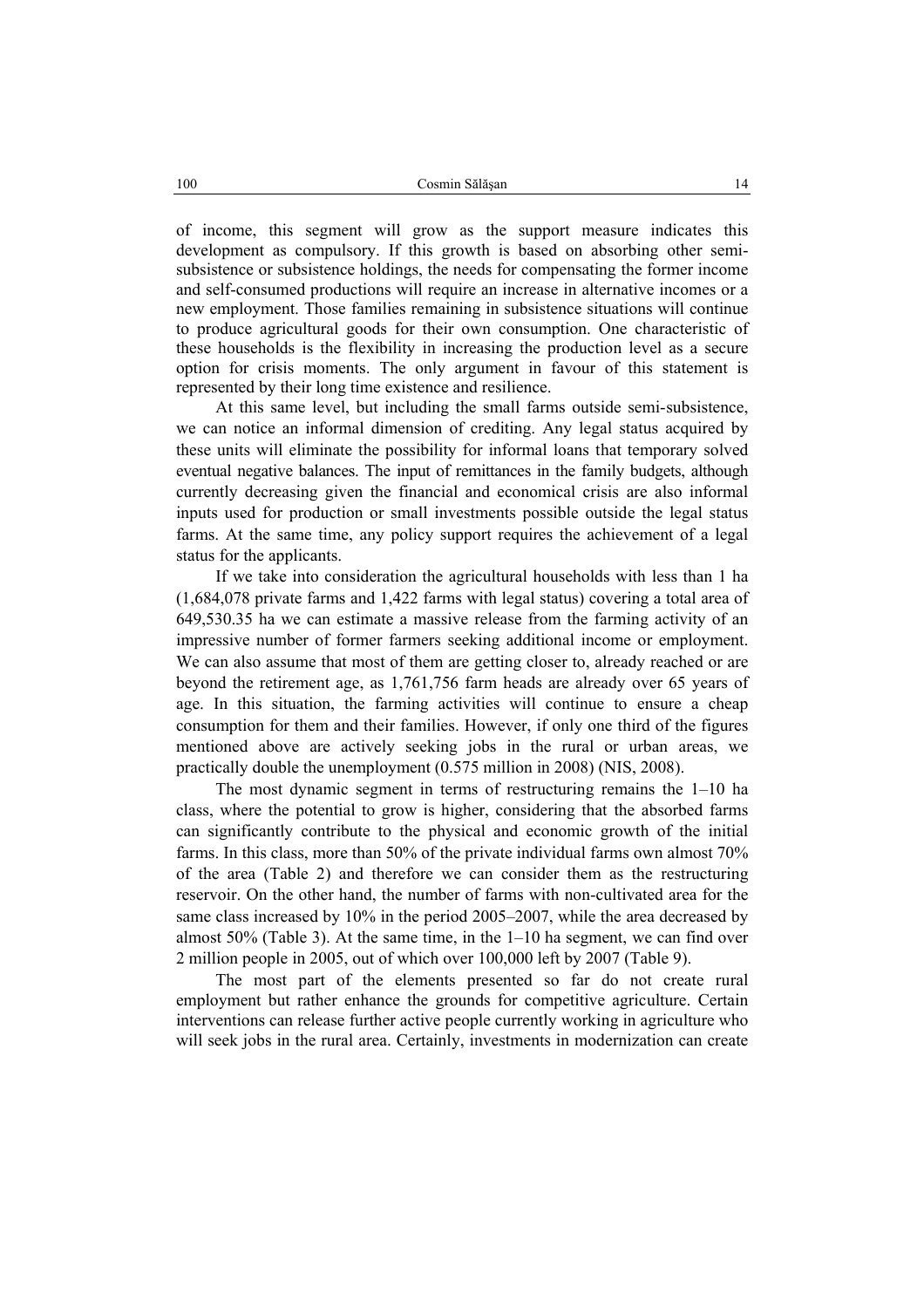employment even on a permanent basis, but the estimations for these new work places do not appear to be the solution for capturing more permanent employees in a sustainable manner. On the other hand, converting the temporary jobs into permanent employment might not always be possible, depending on the tasks to perform and the readiness of the employer. The diversification of the farm activities as presented in Table 4 shows an impressive number of farms with other gainful activities still connected to the agriculture – 853,637 units. This type of development generates employment creation, as new jobs are required for processing or services. With the growth of these new activities in economic terms, by means of intensification, the area of the initial farm can be released towards other farmers if the current activities prove more efficient in terms of income compared to farming. This potential process has two advantages: it can release land for farming extension and creates employment.

Other sectors, such as services and industry, can create important employment in rural areas, yet infrastructure remains the main constraint. By infrastructure we mean the presence of the infrastructure elements as well as their quality. We have seen earlier an impressive demand for infrastructure projects in less than two years after the opening of the National Rural Development Program, 3,039 projects being submitted for a total public expenditure of 7429 MEUR. Most of these projects aimed to enhance the infrastructure elements for improving the quality of life in those respective rural areas, and also to increase the attractiveness for business. Industrial implantations in urban centers absorbed the active rural population from large areas, resulting in zero unemployment, such as in the case of Timis County, located in the western part of Romania.

One important factor up streaming the restructuring and absorption of the small farms is represented by the direct payment system. The non-cultivated area diminished by over 70,000 ha in the period 2005–2007, and was expected to further diminish in 2008 and 2009. This can induce resistance for small properties where the farm heads have their main cash incomes from social transfers.

# **5. CONCLUSIONS**

The restructuring process in agriculture with all its troubled recent history continues as a "natural" process. The land property restitution, otherwise a delayed process achieved in steps, which rather prevented than stimulated the farm consolidation, initiated the farm restructuring. The different attempts of forcing the structural changes by legal regulations failed prior to Romania's accession to the European Union, as private property can no longer be structured by public will only. The resistance to the process has different sources, from income-related arguments to historical and cultural values of the property. However, the progress is ongoing and yielding results, even on short term.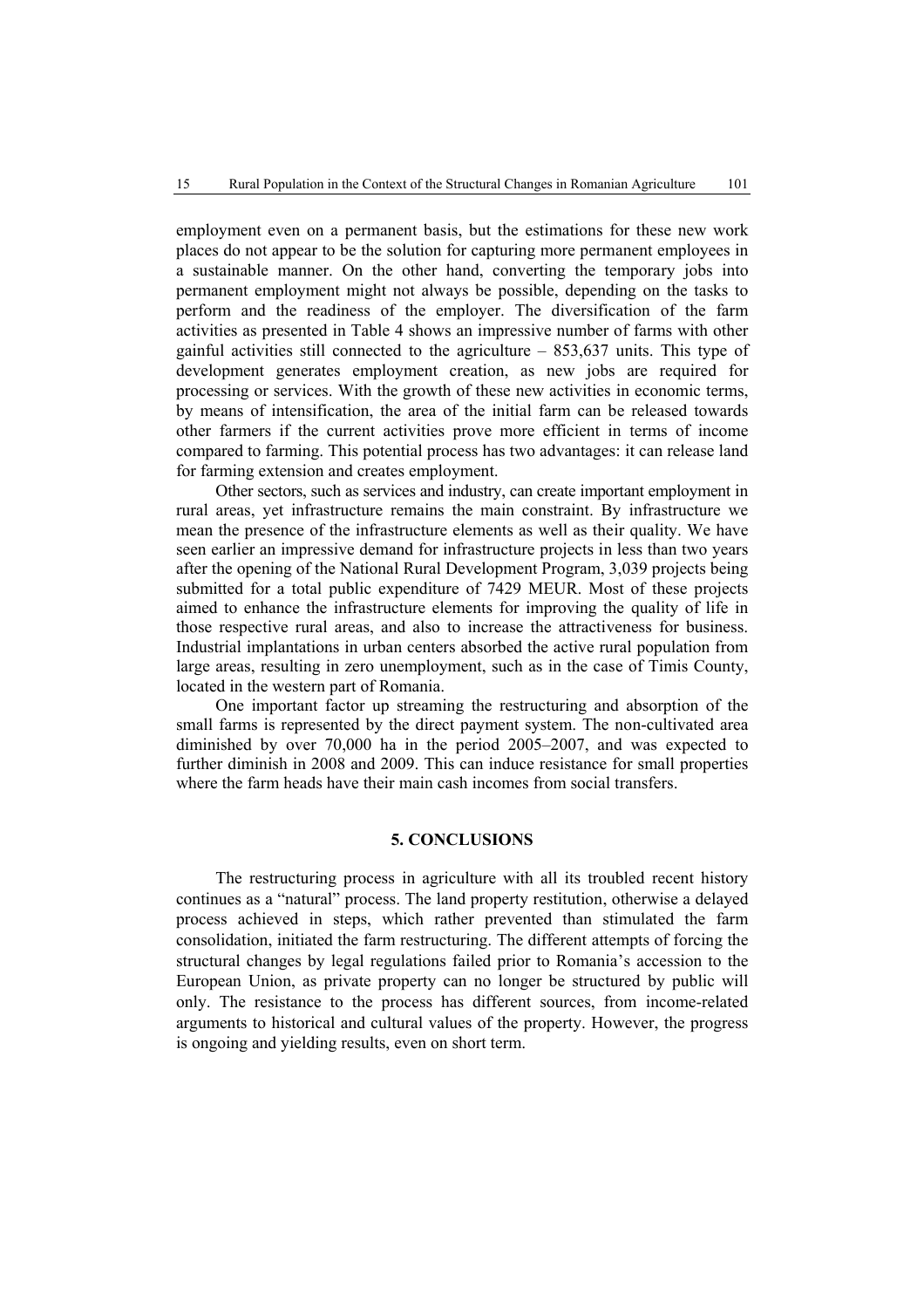The rural employment as formal institutionalized employment does not capture the entire rural active population in the standard statistics as proved by the difference between the data from the Yearly Statistical publications of the National Institute for Statistics and different specialized enquiries addressing rural areas or the non-urban activities. The different migration waves from the urban to the rural areas, as a result of the industrial collapse in the '90s, continue to be a social burden for the rural area. Nowadays, the migration balance continues to be positive for the rural areas in terms of incomers, except for the youngest categories.<sup>6</sup>

Most small and medium-sized private individual farms are self-employing the farm head and using non-remunerated family labour from the other family members. This cheap solution to produce agricultural goods on small plots for selfconsumption allows a number of elderly persons to survive with small pensions and reduced social transfers. Most likely, this category will resist the restructuring driven by economic interest. Their farms will become subject of restructuring after the farm heads agree to give up the land or after they disappeared as individuals. However, the restructuring resources are outside this category where the area size is more important. The farm restructuring inside the agricultural production without diversification has chances to produce low employment as the incremental growth rarely employs extra labour.

The diversification of the agricultural activities represents an important employment source, especially in agri-processing and services. This category has an important potential and experienced significant growth and benefits from consistent support for development from public funding. Most likely, the job creation through rural economy diversification will absorb and retain an important number of rural active persons.

The non-agricultural jobs in rural areas are still dependent on the business environment development, closely linked to the development of the physical infrastructure and the improvement of its quality.

A greater attention could be paid to the public measures addressing training in order to transfer basic agricultural knowledge to employers as well as to employees. A special emphasis could be given here to the temporary employees and their formal institutionalization as labour. The authors believe that the farm restructuring process will capture and develop more employment as the economic size increases by hiring temporary employees as permanent staff.

- **Acknowledgements**: The author gratefully acknowledges financial participation from the European Community under the Sixth Framework Program for Research, Technological Development and Demonstration Activities, for the Specific Targeted Research Project "SCARLED" SSPE-CT-2006-044201.
- The views expressed in this publication are the sole responsibility of the author and do not necessarily reflect the views of the European Commission.

 $\frac{1}{6}$ Romania's Statistical Yearbook 2008, National Institute of Statistics, Bucharest, 2009.